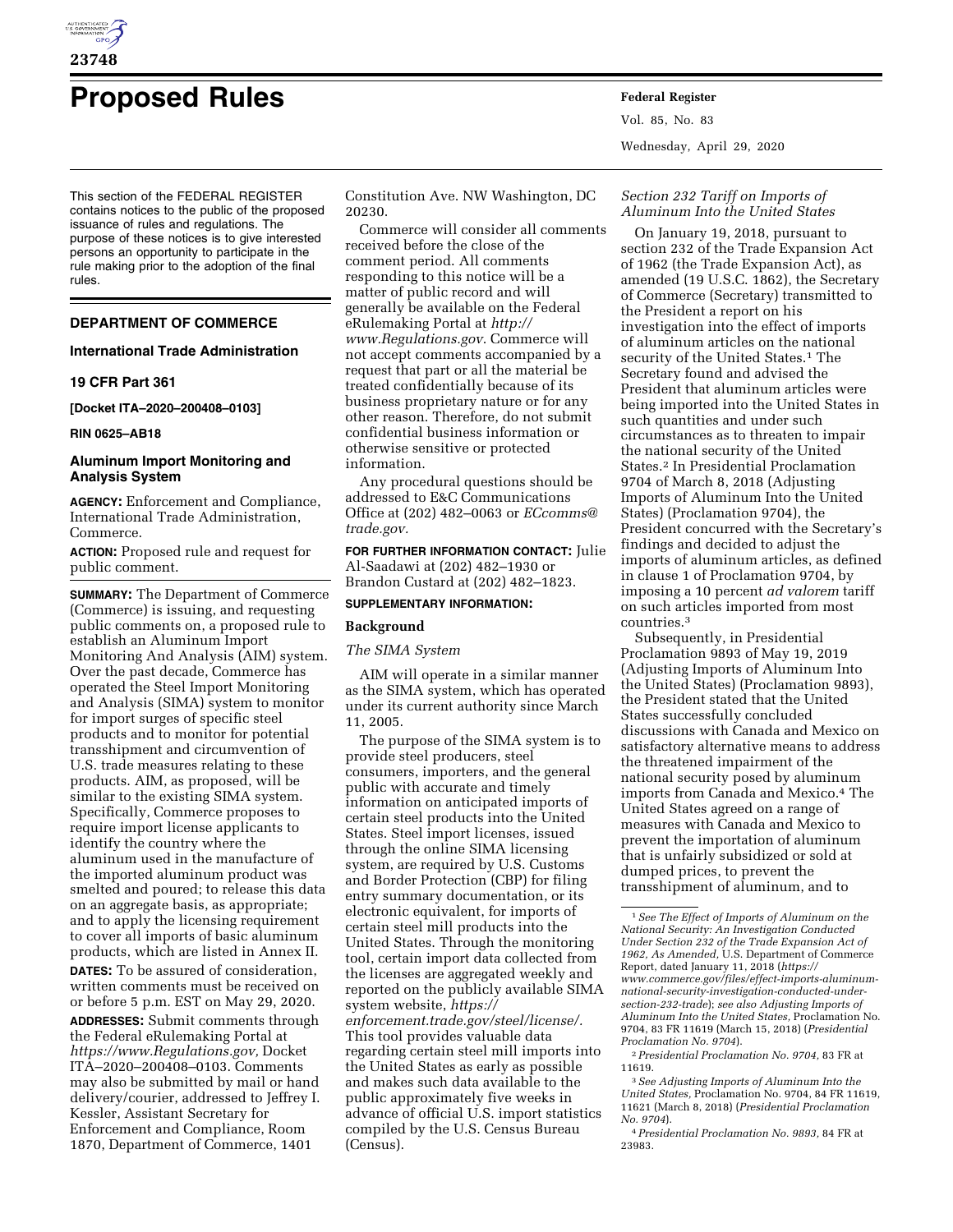monitor for and avoid import surges.<sup>5</sup> These measures are expected to allow imports of aluminum from Canada and Mexico to remain stable, at historical levels without meaningful increases, thus permitting the domestic capacity utilization to remain reasonably commensurate with the target level recommended in the Secretary's report.6 Additionally, the President noted these measures will provide effective, longterm alternative means to address the contribution of these countries' imports to the threatened impairment of the national security.7

Furthermore, in Proclamation 9893, the President determined that, under the framework in the agreements, imports of aluminum from Canada and Mexico would no longer threaten to impair the national security, and thus the President decided to exclude Canada and Mexico from the tariff proclaimed in Proclamation 9704, as amended.8 Finally, the President noted that the United States will monitor the implementation and effectiveness of these measures in addressing our national security needs, and that the President may revisit this determination, as appropriate.<sup>9</sup>

#### **Explanation of Proposed Rule**

Pursuant to his authority under section 301 of the Census Act, as amended (13 U.S.C. 301), the Secretary of Commerce proposes to establish a system of import licensing to facilitate the monitoring of imports of aluminum articles, including monitoring for import surges. The Secretary of Commerce has delegated the responsibility for issuing these regulations to the Assistant Secretary for Enforcement and Compliance. The International Trade Administration is thus proposing a rule, and requesting comments, to establish a web-based aluminum licensing and import monitoring system. AIM will operate in a similar way as the existing SIMA system and will be codified under 19 CFR 361. Minor changes have been proposed to regulations for the SIMA system which we propose to incorporate in AIM, if the modifications to the SIMA system are promulgated in a final rule.<sup>10</sup>

The license application of AIM will be comprised of three parts:

(1) An online registration system for aluminum importers;

(2) An automatic aluminum license issuance system; and

(3) An import monitoring website. Importers of basic aluminum products (listed in Annex II), which include all aluminum products currently subject to Section 232 tariff, will be required to obtain an aluminum import license for each shipment and must provide the license number to CBP as part of the submission of the entry summary, or its electronic equivalent. The only exceptions are the low-valued imports (*i.e.,* aluminum imports valued under \$5,000 per shipment described below) or informal entries as described below.

AIM will be based on automatically granted import licenses that will be required to import covered aluminum products (including all aluminum products currently subject to Section 232 duties). Because Commerce grants import licenses prior to the submission of an importation's customs entry summary data (up to 2 months before release of Census data), this approach ensures that the aluminum import monitor will function as an early warning system—yielding public data about 5–6 weeks prior to import statistics released by Census. Finally, the proposed aluminum import monitoring system would enable Commerce to gather and publish data on where aluminum was ''smelted and poured,'' in keeping with changes that have been proposed to regulations for the SIMA system. *See* 19 CFR part 360 to understand how the current SIMA system is currently operated. Because the SIMA system has worked well, Commerce proposes to have AIM be similar for imports on certain aluminum products. Parties are encouraged to comment on any part of the proposed regulations. Commerce proposes to codify the Aluminum Regulations in 19 CFR part 361.

#### *Aluminum Import Licensing System*

Similar to the steel licensing system, the aluminum import licensing system will include both an online registration system for importers and an automatic aluminum import license issuance system. In order to obtain an aluminum import license, an importer or the importer's agent or customs broker, must first register with Commerce and be assigned a username. This username will be required to log on to the aluminum import license issuance system. Although a primary username will be issued to an importing company or brokerage house, all operating units within the company (*e.g.,* individual branches, divisions or employees) may have separate usernames associated with different email addresses that will

be associated with the parent company. The aluminum import license issuance system will be designed to allow multiple users of a single identification number from different locations within the company to enter information simultaneously.

Any company or broker with a United States address may register and obtain a username. There is no fee to register and a username will be issued immediately if all registration fields are filled out. As part of the registration process, the importer, agent or customs broker will be required to provide certain general information. Such information will include the applicant company name, Employer Identification Number (EIN) or the CBP-issued importer number (where no EIN is available), address, phone number, contact information and email address for both the company headquarters and any branch offices that will be applying for aluminum licenses. This information will be used solely for the purposes of administering the aluminum import licensing and monitoring programs. The information will not be released by Commerce, except as required by U.S. law. Commerce will begin registering and issuing user login names at least two weeks prior to the implementation date of the aluminum licensing program. The username will be needed to apply for the license.

Aluminum import licenses will be issued to registered importers, customs brokers or their agents through an automatic aluminum import licensing system. The separately issued username discussed above will be required for company registration in the system. There will be no fee charged to apply for the import licenses.

Similar to steel imports, aluminum import licenses will be issued automatically after the completion of the application form. In order to obtain the license, the applicant must report the following information about the aluminum import transaction:

i. Filer company name and address;

ii. Filer contact name, phone number, fax number and email address;

iii. Entry type (*i.e.,* Consumption, Foreign Trade Zone);

- iv. Importer name;
- v. Exporter name;

vi. Manufacturer name (filer may state "unknown");

- vii. Country of origin;
- viii. Country of exportation;
- ix. Expected date of export;
- x. Expected date of import;
- xi. Expected port of entry;
- xii. Current HTS number (from

Chapters 76);

xiii. Country where aluminum was smelted and poured;

<sup>5</sup> *Id.* 

<sup>6</sup> *Id.* 

<sup>7</sup> *Id.* 

<sup>8</sup> *Id.* 

<sup>9</sup> *Id.* 

<sup>10</sup>*See Modification of Regulations Regarding the Steel Import Monitoring and Analysis System,* 85 FR 17515 (March 30, 2020).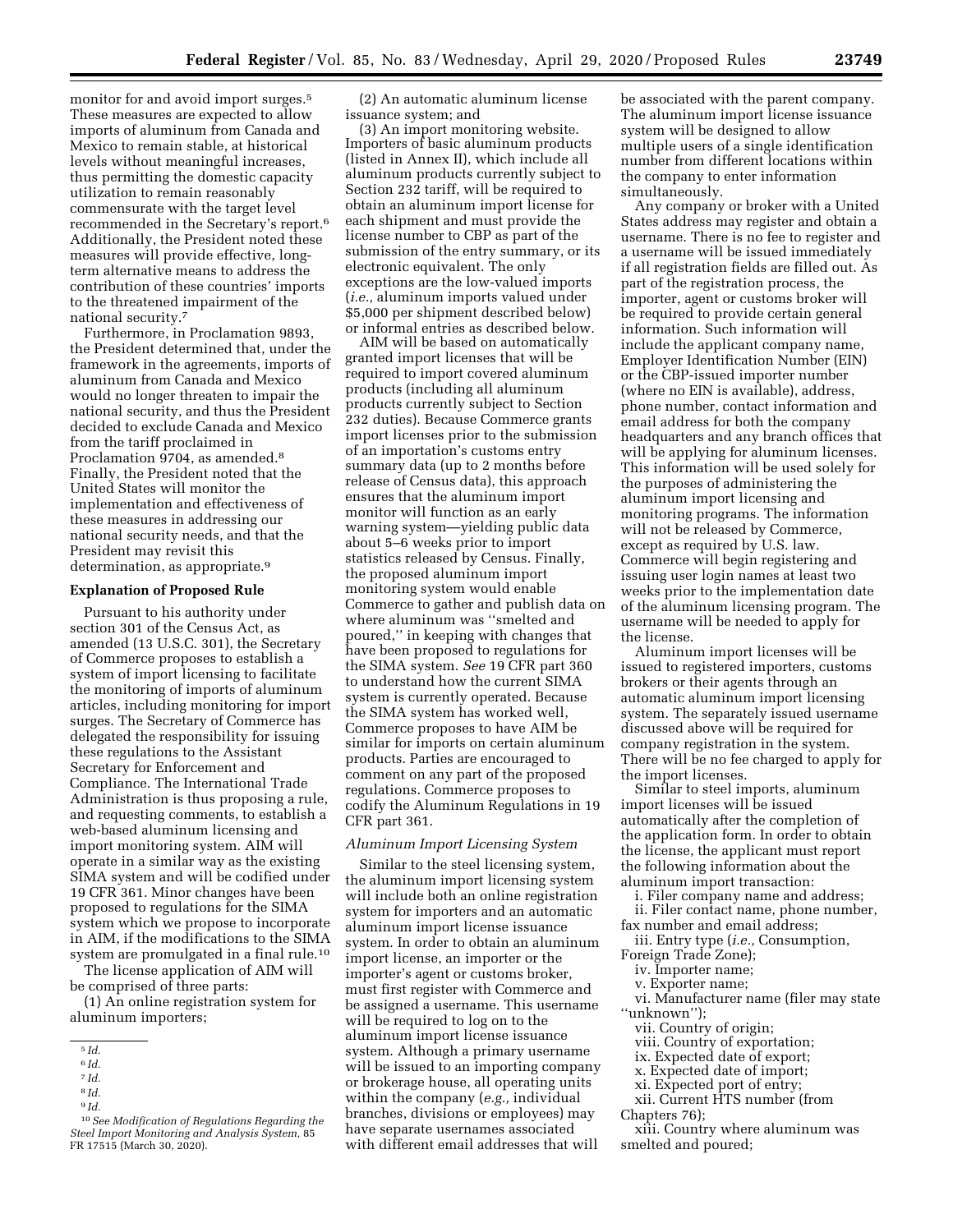xiv. Quantity (in kilograms) and xv. Customs value (U.S. \$).

Fields #1 and #2 above (*e.g.,* applicant company name and address and the applicant's contact information) will be generated automatically in the license form from the company registration information. Other information will be available from drop down lists in the application form (*e.g.,* Aluminum HTS numbers, country of origin/smelt, port of entry) and will not have to be typed. A sample copy of the proposed aluminum import license will be available for viewing on Enforcement and Compliance's website (*[https://](https://trade.gov/aluminum/) [trade.gov/aluminum/](https://trade.gov/aluminum/)*).

Upon completion of the application form, the importer, customs broker or the importer's agent will certify the form as to the accuracy and completeness of the information and submit the form electronically. After refreshing the page, the system will automatically issue an aluminum import license number. The refreshed form containing the submitted information and the newly issued license number will appear on the screen (the ''license form''). Applicants can print the license form themselves. If needed, copies of completed license forms can be retrieved by the user or requested from Commerce during normal business hours.

The aluminum import license will be required on every entry of covered aluminum product (except informal entries covered below). Like SIMA, a single license can cover multiple products as long as the information at the top of the form (*i.e.,* importer, exporter, manufacturer, and country of origin and exportation, and the expected dates of exportation and expected date of importation) are the same for the shipment. However, separate licenses will be required if any of the information above differs with respect to a given set of covered imported aluminum products. As a result, a single CBP entry may require more than one aluminum import license. The applicable license number(s) must cover the total quantity of aluminum entered and should match the information provided on the CBP entry summary. There is no requirement to present physical copies of the license forms at the time of entry summary; however, copies must be maintained in accordance with CBP's normal requirements. Licenses will be issued for single use and will be specific to a shipment.

Certain aggregate information collected from the license application system will be posted on the aluminum import surge monitoring website. Subject to comments received, only the

aggregate information described below will be available to the public. All other information including copies of the licenses and the names of importers, exporters, and manufacturers, will be considered business proprietary information and will not be released to the public.

#### *Aluminum Import Monitoring System*

Commerce will create a standalone aluminum import monitoring website. This website will report certain aggregate information on aluminum imports categories obtained from the aluminum licenses. Aggregate information will be reported on a monthly basis by country of origin, country of smelt and pour, and aluminum product category and will include import quantity (metric tons), import Customs value (U.S. dollars) and average unit value (dollars per metric ton). However, Commerce will not report information if it would reveal business proprietary information. Reported monthly import data will be refreshed each week with new data on licenses issued in the prior week. This data collected may be adjusted periodically for corrected, canceled or unused aluminum import licenses, if deemed appropriate for accurate monitoring purposes. Information provided in the public import monitor will mirror that available for steel.

The monitoring system will also present a range of historical data for comparison purposes. This will include comparisons to the previous month and to the same month in the previous year; three month rolling averages along with similar comparisons to the immediately preceding period, the same period from the preceding year; and monthly import data on each aluminum product category. The public import monitoring system for aluminum articles will be similar to the monitoring system for SIMA. Commerce welcomes comments regarding the format of the monitoring system for AIM, and will incorporate any changes that are feasible.

# *Duration of the Aluminum Import License*

The aluminum import license can be applied for up to 60 days prior to the expected date of importation and until the date of filing of the entry summary documents, or its electronic equivalent. The aluminum import license is valid for up to 75 days; however, import licenses that were valid on the date of importation but expired prior to the filing of entry summary data will be accepted. Special timing issues surrounding withdrawal of products from a warehouse, foreign trade zone

issues, and temporary imports will be handled separately, as explained below.

# *Handling of Aluminum to Foreign Trade Zones (FTZs)*

Commerce proposes to require a license for aluminum shipped into a U.S. FTZ. Because a CBP entry number would not be available for shipments entering the FTZ, the license required for entry into the zone will not require the CBP entry number. As with steel, a separate license will not be required upon withdrawal from the FTZ.

#### *Informal Entries and Low-Value Aluminum Entries*

No import license shall be required on informal entries of aluminum products, such as merchandise valued at less than \$2,500. For additional information about informal entries, refer to 19 CFR 360.101(d) of the proposed regulatory text. For shipments containing less than \$5,000 worth of aluminum, applicants can apply for a reusable Low-Value License; refer to 19 CFR 360.103(f) of the proposed regulatory text.

#### *Interim Monitoring*

The aluminum import monitor will provide information on U.S. imports of aluminum from all countries by broad product types in both value and volume measures. Once the license collection begins, additional data will be added to the aluminum monitor. The aluminum import monitor will be similar to the monitor available for steel imports. However, it will not encompass the preliminary Census data, which is incorporated into the steel monitor. Over the last 10 years, there have been advancements to Census's regular data release schedule for its public monthly trade statistics. Commerce believes that the early release preliminary data from Census is not critical to the early warning monitor because the aluminum import license data will be available. However, the Department intends to keep using preliminary Census data for purposes of steel monitoring.

# **Classifications**

#### *Executive Order 12866*

The Office of Management and Budget (OMB) has determined that this proposed rule is significant for purposes of Executive Order 12866.

#### *Executive Order 13771*

This proposed rule is not expected to be subject to the requirements of Executive Order 13771 because this proposed rule is expected to result in no more than *de minimis* costs.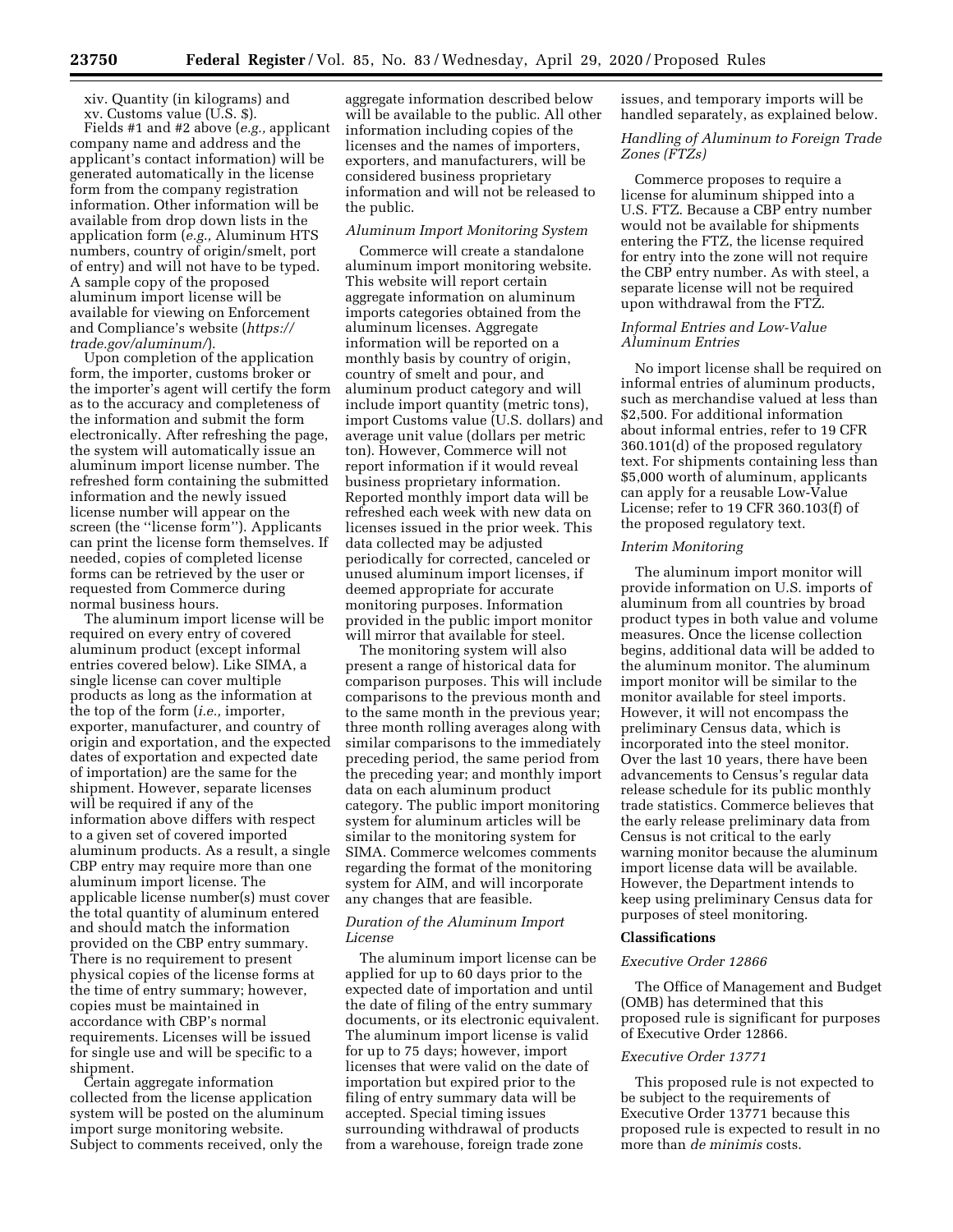#### *Paperwork Reduction Act*

This proposed rule contains the collection of information subject to the Paperwork Reduction Act, 44 U.S.C. Chapter 35 (PRA). Similar requirements have been approved for steel by OMB (OMB No.: 0625–0245; Expiration Date: 01/31/2021). Based on Commerce's experience with similar burdens for steel and sample data for aluminum entries, Commerce estimates that public reporting for this collection of information will be less than 10 minutes per response, including the time for reviewing instructions, and completing and reviewing the collection of information. Commerce also estimates that the average registered user will complete 173 licenses per year.

*Paperwork Reduction Act Data:* 

*OMB Number:* 0625–.

*ITA Number:* 

*Type of Review:* Regular Submission. *Affected Public:* Business or other forprofit.

*Estimated Number of Registered Users:* 1,750.

*Estimated Time per Response:* less than 10 minutes.

*Estimated Total Annual Burden Hours:* 46,428 hours.

*Estimated Total Annual Costs:* \$0.00. Notwithstanding any other provision of law, no person is required to respond to nor shall a person be subject to a penalty for failure to comply with a collection of information subject to the requirements of the Paperwork Reduction Act unless that collection of information displays a current valid OMB Control Number.

Request for Comments: Comments are invited on (a) Whether the proposed collection of information is necessary for the proper performance of the functions of the agency, including whether the information shall have practical utility; (b) the accuracy of the agency's estimate of the burden (including hours and costs) of the proposed collection information; (c) ways to enhance the quality, utility, and clarity of the information to be collected; and (d) ways to minimize the burden of the collection of information on respondents, including through the use of automated collection techniques or forms of information technology.

All comments on the information collection will be summarized and/or included in the request for OMB approval of this information collection; they also will become a matter of public record. Send comments regarding the burden estimate or any other aspect of this collection of information, including suggestions for reducing this burden, as directed under **ADDRESSES** and **DATES** as

well as to OIRA at *OIRA*\_*[Submission@](mailto:OIRA_Submission@omb.eop.gov) [omb.eop.gov,](mailto:OIRA_Submission@omb.eop.gov)* or fax to 202–395–7285.

#### *Executive Order 13132*

This proposed rule does not contain policies with federalism implications as that term is defined in section 1(a) of Executive Order 13132, dated August 4, 1999 (64 FR 43255 (August 10, 1999)).

#### *Regulatory Flexibility Act*

The Chief Counsel for Regulation has certified to the Chief Counsel for Advocacy of the Small Business Administration under the provisions of the Regulatory Flexibility Act, 5 U.S.C. 605(b), that the proposed rule if adopted, would not have a significant economic impact on a substantial number of small entities as that term is defined in the Regulatory Flexibility Act, 5 U.S.C. 601 *et seq.* (RFA). A summary of the factual basis for this certification is below.

This proposed rule will not have a significant economic impact on a substantial number of companies. This rule, if implemented, would: (1) Require import license applicants to specify certain information including the country where aluminum used in the manufacture of the imported aluminum product was smelted and poured; and (2) cover the following HTS codes: 7601, 7604, 7605, 7606, 7607, 7608, 7609, 7616.99.51.60, and 7616.99.51.70. The entities that would be impacted by this rule are importers and brokerage companies that import aluminum products. Based on statistics derived from current license applications for steel, of the approximately 557,143 licenses issued each year, Commerce estimates that less than two percent of the license applications would be filed by importers and brokerage companies considered to be small entities. AIM would cover about half of the number of SIMA's licenses based on statistics for one month's entry information.

Based on the current usage of the SIMA system, Commerce does not anticipate that this proposed rule will have a significant economic impact. AIM would be similar to the SIMA system. In most cases, brokerage companies will apply for the license on behalf of the aluminum importers. Many of the same brokerage firms that handle steel imports will likely handle aluminum imports. Most brokerage companies that are currently involved in filing documentation for importing goods into the United States are accustomed to CBP's automated entry filing systems. Today, CBP's filings are handled electronically. Therefore, the proposed license application should not be a significant obstacle to any firm.

Should an importer or brokerage company need to register for an account or apply for a license non-electronically, a fax/phone option is available at Commerce during regular business hours. There will be no cost to register for a company-specific aluminum license account and no cost to file for the license. Each license form is expected to take less than 10 minutes to complete and collects much of the same information required for CBP entry summary. The import license is the only additional U.S. entry requirement that the importers or their representatives must fulfill in order to import each covered product shipment.

Commerce does not charge fees for licenses. Similar to the estimates used for the steel license program, Commerce estimates that the likely aggregate license costs incurred by small entities in terms of the time to apply for licenses as a result of this proposed rule would be less than two percent, or an estimated \$18,571, of the estimated total \$928,560 cost to all aluminum importers to process the on-line automatic licenses. These calculations are based on an hourly pay rate of \$20.00 multiplied by the estimated 46,428 total annual burden hours. The vast majority of licenses are for large companies. The average cost of a single license is less than \$4.17 based on the estimate that one license requires less than 10 minutes of the filer's time.

This proposed rule contains collection-of-information requirements subject to review and approval by OMB under the PRA.

Public reporting for this collection of information is estimated to be less than 10 minutes per response, including the time for reviewing instructions, and completing and reviewing the collection of information.

Therefore, the proposed rule would not have a significant economic impact on a substantial number of small business entities. For this reason, an Initial Regulatory Flexibility Analysis is not required and one has not been prepared.

#### **List of Subjects in 19 CFR Part 361**

Administrative Practice and Procedure, Business and Industry, Imports, Reporting and Recordkeeping Requirements, Aluminum.

Dated: April 8, 2020.

#### **Jeffrey I. Kessler**

*Assistant Secretary for Enforcement and Compliance.* 

■ For the reasons stated in the preamble, the Department of Commerce proposes to add 19 CFR part 361 as follows: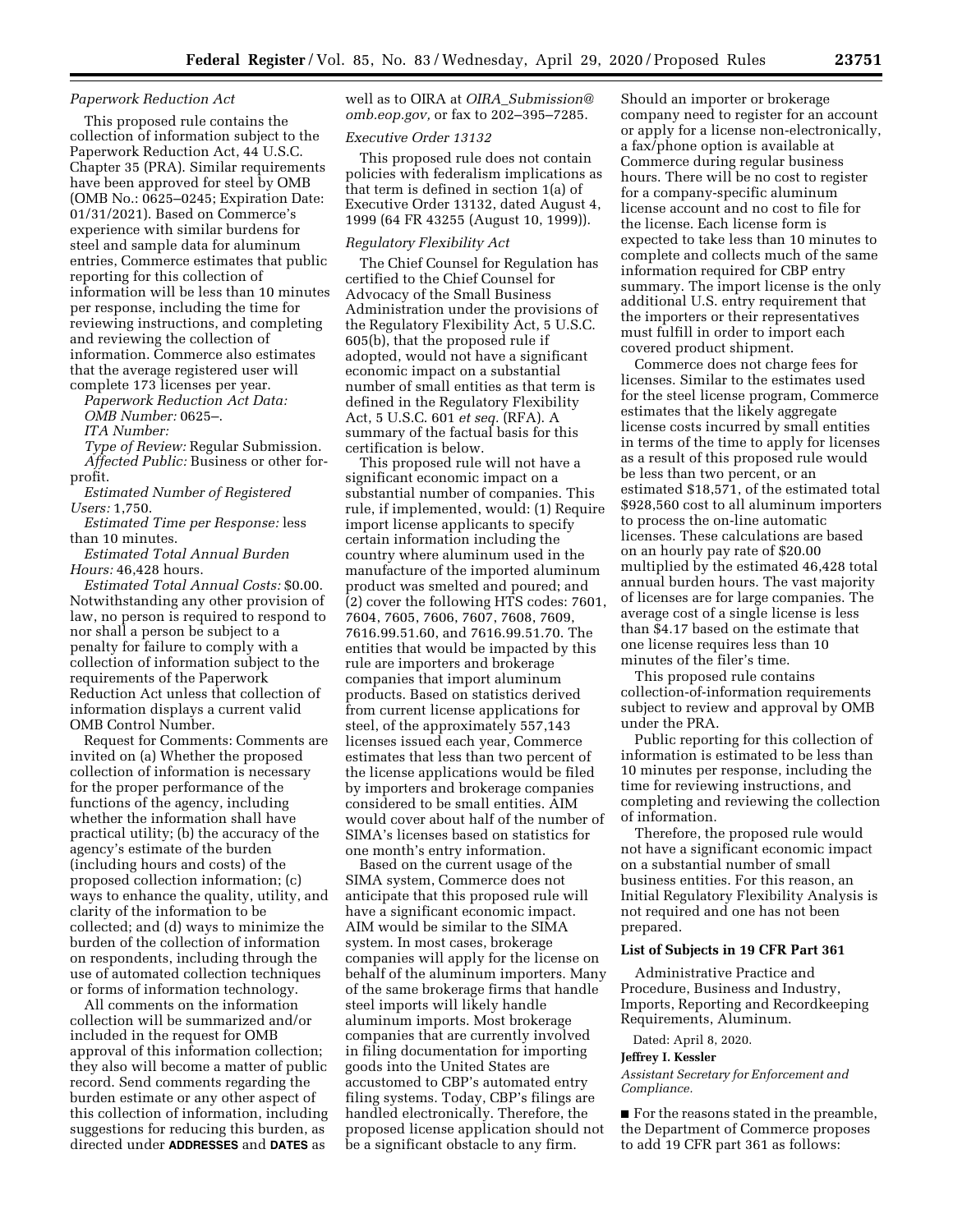#### **19 CFR PART 361—ALUMINUM IMPORT MONITORING AND ANALYSIS SYSTEM**

Sec.

- 361.101 Aluminum import licensing.
- 361.102 Online registration.
- 361.103 Automatic issuance of import licenses.
- 361.104 Aluminum import monitoring.
- 361.105 Duration of the aluminum import licensing requirement.
- 361.106 Fees.
- 361.107 Hours of operation.
- 361.108 Loss of electronic licensing privileges.

#### **§ 361.101 Aluminum import licensing.**

(a) *In general.* (1) All imports of basic aluminum products are subject to the import licensing requirements. These products are listed in Annex II. Registered users will be able to obtain aluminum import licenses on the Aluminum Import Monitoring and Analysis (AIM) website. This website contains two sections related to import licensing—the online registration system and the automatic aluminum import license issuance system. Information gathered from these licenses will be aggregated and posted on the import monitoring section of the AIM system website.

(2) A single license may cover multiple products as long as certain information on the license (*e.g.,*  importer, exporter, manufacturer and country of origin) remains the same. However, separate licenses for aluminum entered under a single entry will be required if the information differs. As a result, a single Customs entry may require more than one aluminum import license. The applicable license(s) must cover the total quantity of aluminum entered and should cover the same information provided on the Customs entry summary.

(b) *Entries for consumption.* All entries for consumption of covered aluminum products, other than the exception for ''informal entries'' listed in paragraph (d) of this section and the exception for shipments from Foreign Trade Zones into the commerce of the United States listed in paragraph (c) of this section, will require an import license prior to the filing of Customs entry summary documents, or its electronic equivalent. The license number(s) must be reported on the entry summary (Customs Form 7501), or its electronic equivalent, at the time of filing. There is no requirement to present physical copies of the license forms at the time of entry summary. However, copies must be maintained in accordance with Customs' normal

requirements. Entry summaries submitted without the required license number(s) will be considered incomplete and will be subject to liquidated damages for violation of the bond condition requiring timely completion of entry.

(c) *Foreign Trade Zone entries.* All shipments of covered aluminum products into a foreign trade zones (FTZ), known as FTZ admissions, will require an import license prior to the filing of FTZ admission documents, or its electronic equivalents. The license number(s) must be reported on the application for FTZ admission and/or status designation (Customs Form 214) at the time of filing. There is no requirement to present physical copies of the license forms at the time of FTZ admission; however, copies must be maintained in accordance with Customs' normal requirements. FTZ admission documents submitted without the required license number(s) will not be considered complete and will be subject to liquidated damages for violation of the bond condition requiring timely completion of admission. A further aluminum license will not be required for shipments from zones into the commerce of the United States.

(d) *Informal entries.* No import license shall be required on informal entries of covered aluminum products, such as merchandise valued at less than \$2,500. This exemption applies to informal entries only; imports of aluminum valued at less than \$2,500 that are part of a formal entry will require a license. For additional information, refer to 19 CFR 143.21 through 143.28.

(e) *Other non-consumption entries.*  Import licenses are not required on temporary importation bond (TIB) entries, transportation and exportation (T&E) entries or entries into a bonded warehouse. Covered aluminum products withdrawn for consumption from a bonded warehouse will require a license at the entry summary, consistent with the requirements for ''Entries for Consumption'' identified in paragraph (b) of this section, above.

#### **§ 361.102 Online registration.**

(a) *In general.* (1) Any importer, importing company, customs broker or importer's agent with a U.S. street address may register and obtain the user identification number necessary to log on to the automatic aluminum import license issuance system. Foreign companies may obtain a user identification number if they have a U.S. address through which they may be reached; P.O. boxes will not be accepted. A user identification number

will be issued within two business days. Companies will be able to register online through the AIM website. However, should a company prefer to apply for a user identification number non-electronically, a phone/fax option will be available at Commerce during regular business hours.

(2) This user identification number will be required in order to log on to the aluminum import license issuance system. A single user identification number will be issued to an importer, customs broker or importer's agent. Operating units within the company (*e.g.,* individual branches, divisions or employees) will all use the same basic company user identification code but can supply suffixes to identify the branches. The aluminum import license issuance system will be designed to allow multiple users of a single identification number from different locations within the company to enter information simultaneously.

(b) *Information required to obtain a user identification number.* In order to obtain a user identification number, the importer, importing company, customs broker or importer's agent will be required to provide general information. This information will include: The filer company name, employer identification number (EIN) or Customs ID number (the Customs-issued importer number (where no EIN is available), U.S. street address, phone number, contact information and email address for both the company headquarters and any branch offices that will be applying for aluminum licenses. It is the responsibility of the applicant to keep the information up-to-date. This information will not be released by Commerce, except as required by U.S. law.

#### **§ 361.103 Automatic issuance of import licenses.**

(a) *In general.* Aluminum import licenses will be issued to registered importers, customs brokers or their agents through an automatic aluminum import licensing system. The licenses will be issued automatically after the completion of the form.

(b) *Customs entry number.* Filers are not required to report a Customs entry number to obtain an import license but are encouraged to do so if the Customs entry number is known at the time of filing for the license.

(c) *Information required to obtain an import license.* (1) The following information is required to be reported in order to obtain an import license (if using the automatic licensing system, some of this information will be provided automatically from